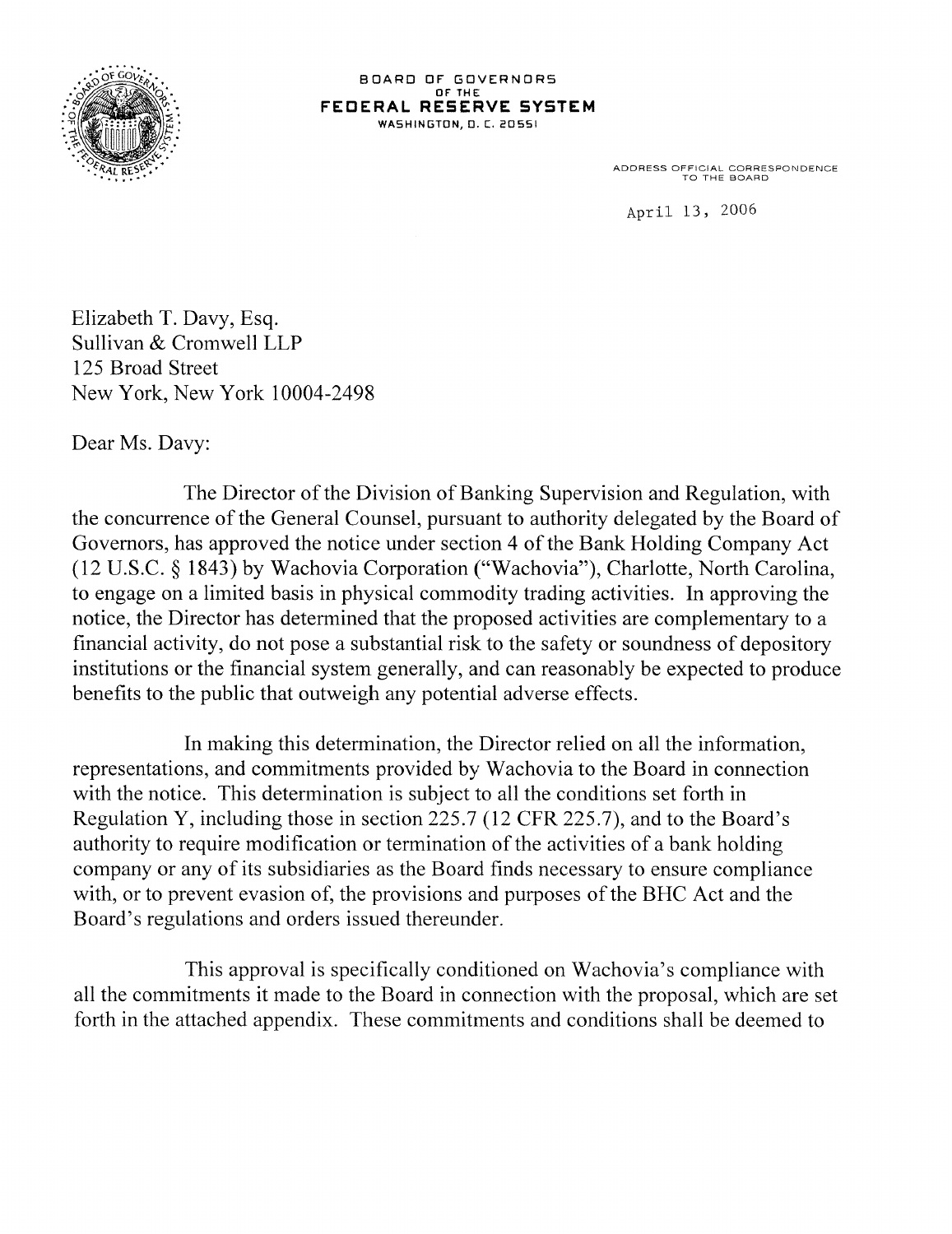be conditions imposed in writing by the Board in connection with the notice and this approval and, as such, may be enforced in proceedings under applicable law.

Sincerely yours,

Ment de V. Fuen

Robert deV. Frierson Deputy Secretary of the Board

Attachment

cc: Federal Reserve Bank of Richmond